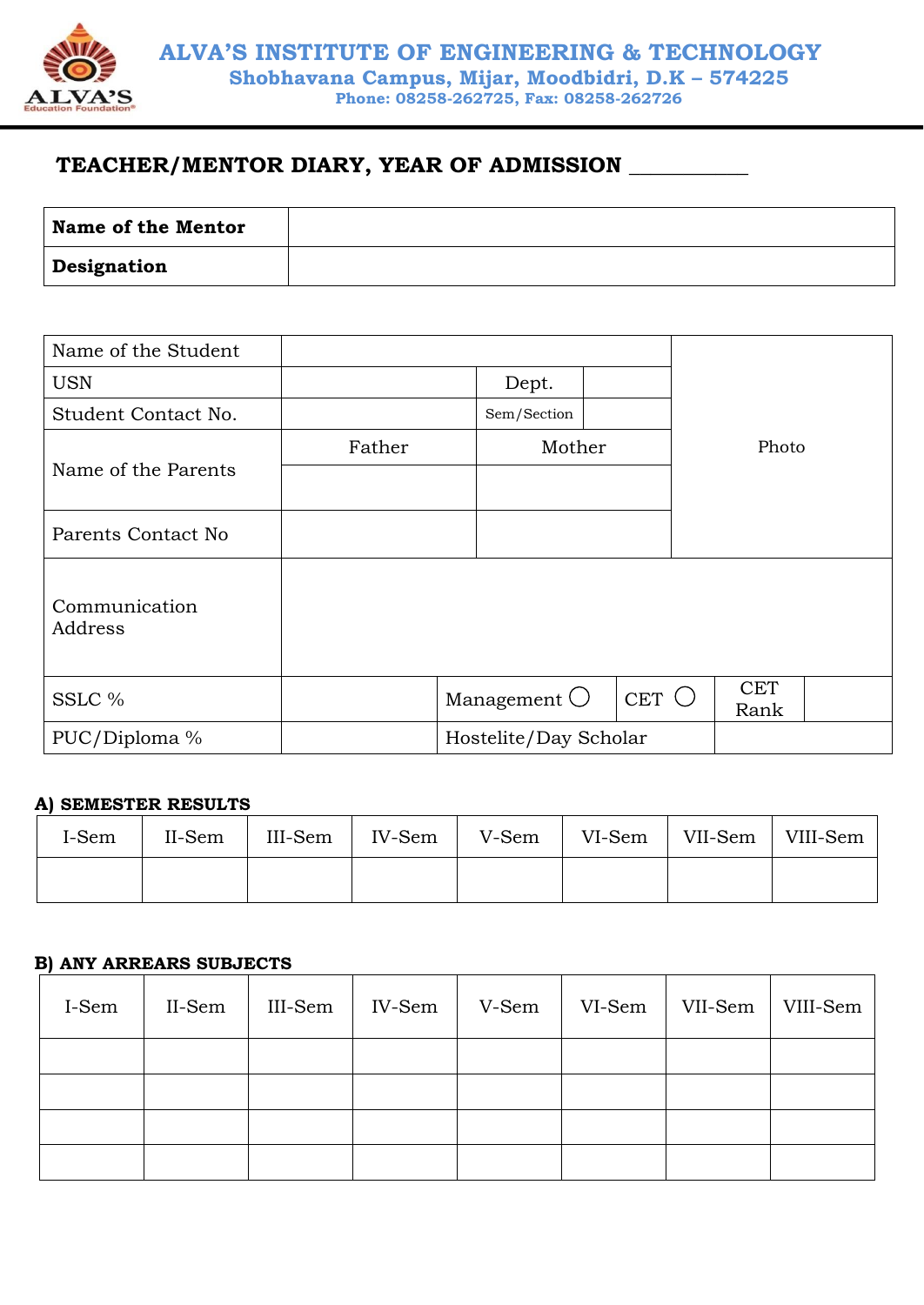

# **ALVA'S INSTITUTE OF ENGINEERING & TECHNOLOGY Shobhavana Campus, Mijar, Moodbidri, D.K – 574225**

**Phone: 08258-262725, Fax: 08258-262726**

| C                    |                               |                        |                                  |                      |
|----------------------|-------------------------------|------------------------|----------------------------------|----------------------|
|                      | <b>ACADEMIC HISTORY:</b>      |                        |                                  |                      |
| <b>QUALIFICATION</b> |                               | <b>PERCENTAGE</b>      | <b>YEAR OF</b><br><b>PASSING</b> | BOARD/SCHOOL/COLLEGE |
| SSLC(X)              |                               |                        |                                  |                      |
| $\mathbf{PUC}$       |                               |                        |                                  |                      |
| <b>DIPLOMA</b>       |                               |                        |                                  |                      |
| S1.No                | <b>Additional Details</b>     |                        | <b>Remarks (Details)</b>         |                      |
| $\mathbf{1}$         | Parents Education             |                        |                                  |                      |
| $\overline{2}$       |                               | Parents Occupation     |                                  |                      |
| 3                    | Annual Income                 |                        |                                  |                      |
| $\overline{4}$       | Number of Siblings            |                        |                                  |                      |
| $\mathbf 5$          | Hobbies                       |                        |                                  |                      |
| 6                    |                               | Health Issues (if any) |                                  |                      |
| $\overline{7}$       | PRESENT<br>PROBLEMS (if any): |                        |                                  |                      |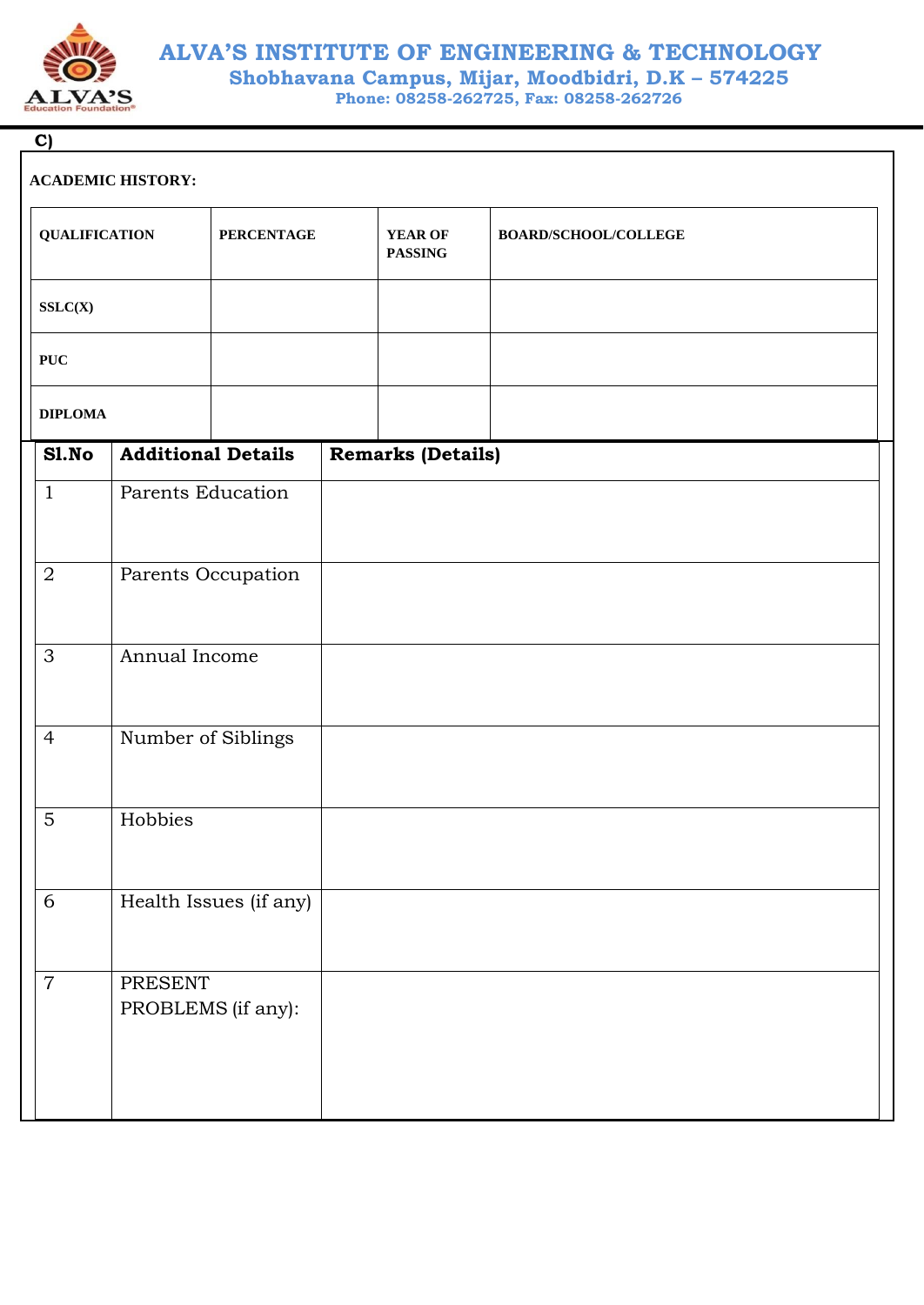

# **ALVA'S INSTITUTE OF ENGINEERING & TECHNOLOGY**

**Shobhavana Campus, Mijar, Moodbidri, D.K – 574225 Phone: 08258-262725, Fax: 08258-262726**

## **D) CO-CURRICULAR AND EXTENSION ACTIVITIES**

| <b>Additional Courses</b>                        | Description of the activity | Achievements<br><b>Remarks</b> |
|--------------------------------------------------|-----------------------------|--------------------------------|
| Name of the<br>Certification<br>Program Attended |                             |                                |
| Name of Add-on<br>Courses Attended               |                             |                                |
| Name of Online<br>Courses taken                  |                             |                                |
| Internships                                      |                             |                                |
| Workshops/Training                               |                             |                                |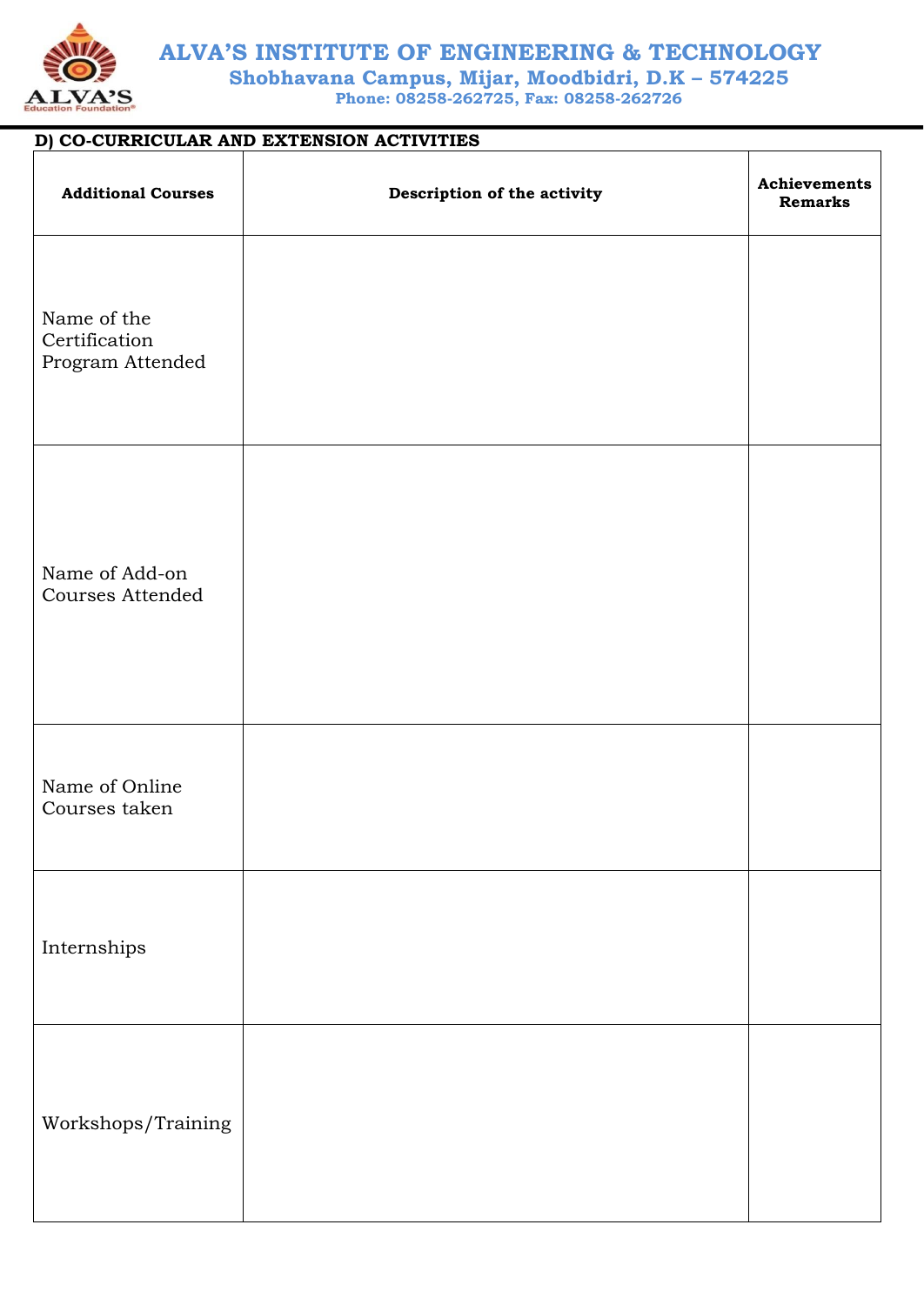

| Mini Projects                    |  |
|----------------------------------|--|
| Paper Publications               |  |
| Sports Achievements<br>(if any): |  |
| Cultural<br>Achievements(if any) |  |
| Representation<br>AIET/VTU       |  |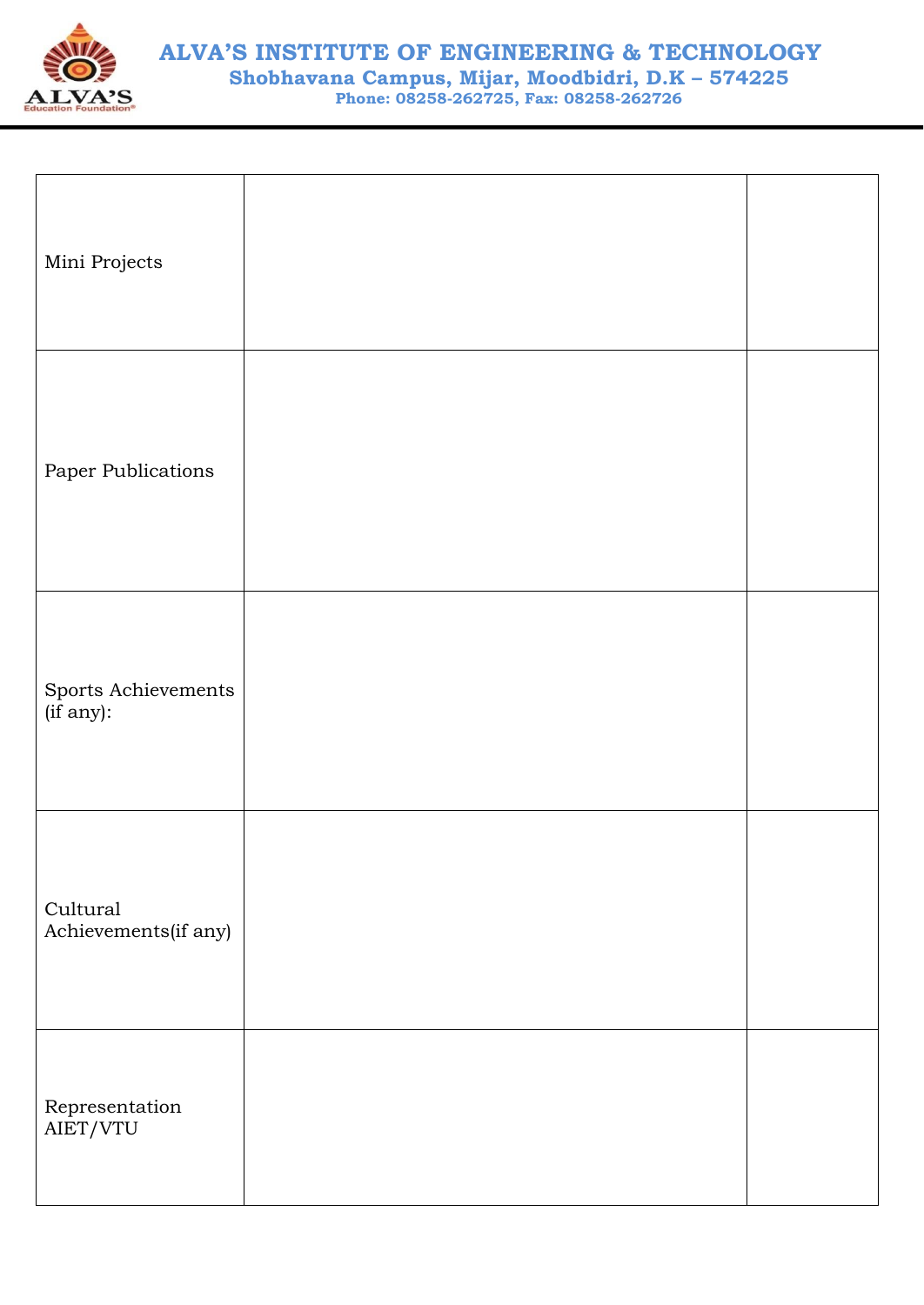

**ALVA'S INSTITUTE OF ENGINEERING & TECHNOLOGY**

**Shobhavana Campus, Mijar, Moodbidri, D.K – 574225 Phone: 08258-262725, Fax: 08258-262726**

| E)ACADEMIC PERFORMANCE (FORMATIVE + SUMMATIVE)                   |  |  |  |  |                          |  | SEM: |  |  |
|------------------------------------------------------------------|--|--|--|--|--------------------------|--|------|--|--|
| I - Internal Assessment Marks and Attendance Details:            |  |  |  |  |                          |  |      |  |  |
|                                                                  |  |  |  |  |                          |  |      |  |  |
| Name of the Subject                                              |  |  |  |  |                          |  |      |  |  |
| <b>Test Marks</b>                                                |  |  |  |  |                          |  |      |  |  |
| Attendance %                                                     |  |  |  |  |                          |  |      |  |  |
| Reasons for Poor performance(if any):                            |  |  |  |  |                          |  |      |  |  |
| Action Suggested by Mentor:                                      |  |  |  |  |                          |  |      |  |  |
| II - Internal Assessment Marks and Attendance Details:           |  |  |  |  |                          |  |      |  |  |
| <b>Test Marks</b>                                                |  |  |  |  |                          |  |      |  |  |
| Attendance %                                                     |  |  |  |  |                          |  |      |  |  |
| Reasons for Poor performance(if any):                            |  |  |  |  |                          |  |      |  |  |
| Action Suggested by Mentor:                                      |  |  |  |  |                          |  |      |  |  |
|                                                                  |  |  |  |  |                          |  |      |  |  |
| III - Internal Assessment Marks and Attendance Details:          |  |  |  |  |                          |  |      |  |  |
| <b>Test Marks</b>                                                |  |  |  |  |                          |  |      |  |  |
| Attendance %                                                     |  |  |  |  |                          |  |      |  |  |
| <b>Average Internal Assessment Marks and Attendance Details:</b> |  |  |  |  |                          |  |      |  |  |
| <b>Test Marks</b>                                                |  |  |  |  |                          |  |      |  |  |
| Attendance %                                                     |  |  |  |  |                          |  |      |  |  |
| Reasons for Poor performance(if any):                            |  |  |  |  |                          |  |      |  |  |
| Action Suggested by Mentor:                                      |  |  |  |  |                          |  |      |  |  |
| <b>Semester End Exam(Summative) Marks</b>                        |  |  |  |  |                          |  |      |  |  |
| <b>Final Marks</b>                                               |  |  |  |  |                          |  |      |  |  |
| <b>Remarks:</b>                                                  |  |  |  |  |                          |  |      |  |  |
|                                                                  |  |  |  |  |                          |  |      |  |  |
|                                                                  |  |  |  |  |                          |  |      |  |  |
|                                                                  |  |  |  |  |                          |  |      |  |  |
| Signature of the student                                         |  |  |  |  | Signature of the Mentor: |  |      |  |  |
|                                                                  |  |  |  |  |                          |  |      |  |  |

**(USE ADDITIONAL SHEETS FOR EACH SEMESTER)**